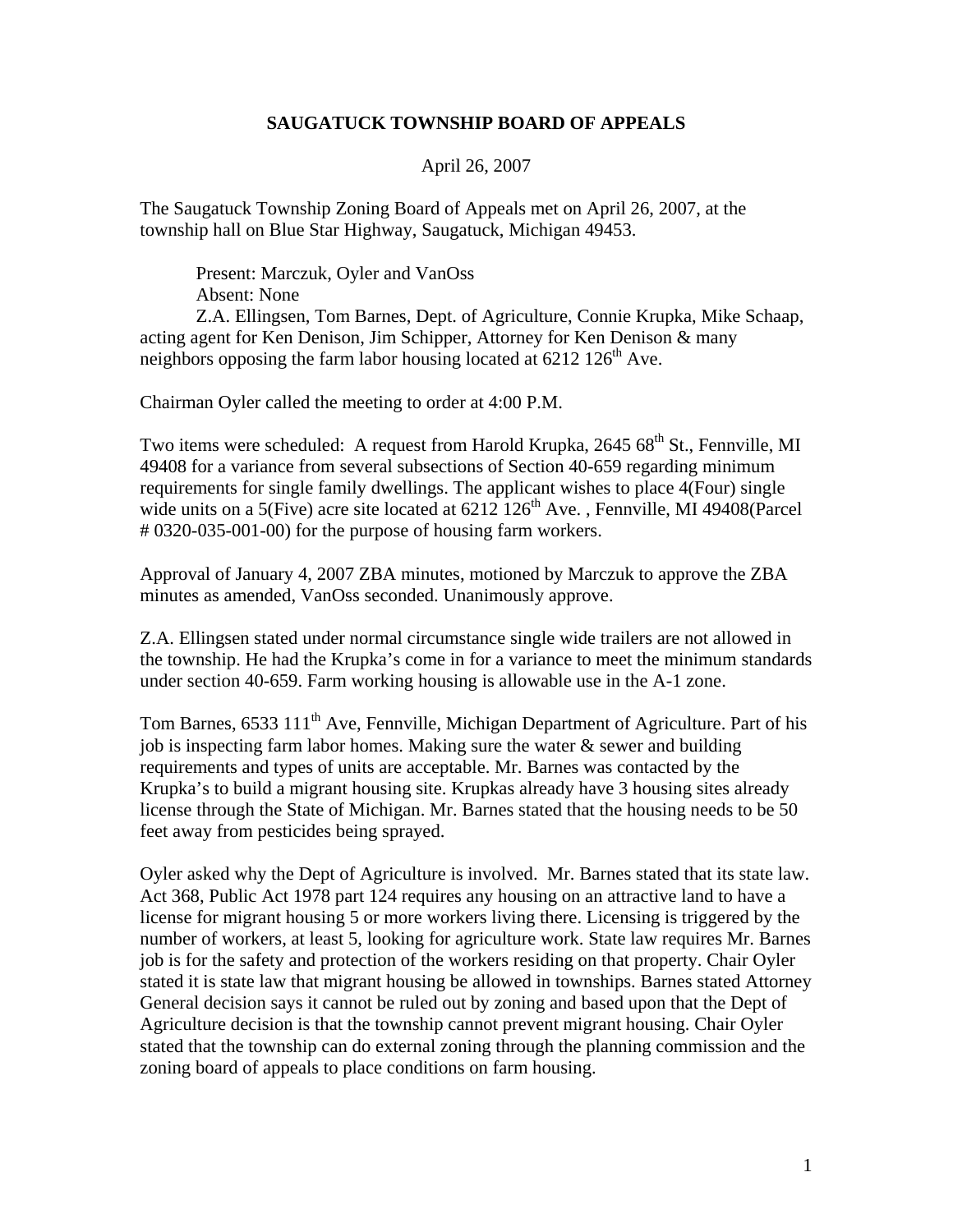Based on the Attorney General's opinion, Tom Barnes read the last paragraph from the 5 page report stating township zoning authority over migrant labor camps. "It is my opinion, therefore, that while a township may enact reasonable zoning regulations not inconsistent with state statutes or regulations governing agricultural labor camps, a township may not use its zoning power to effectively prohibit such camps in agricultural areas."

Chair Oyler stated according to State Law in his opinion this farm housing will be allowed & the ZBA will be placing conditions on the farm housing.

Attorney Bultje stated that Chair Oyler's opinion was not a final official decision in this hearing.

Public comments:

James Dejonge,  $248962<sup>nd</sup>$  St., Opposing the farm housing believes it will lower his property values.

Don Maeder,  $6383\,126^{\text{th}}$  Ave., Opposing the farm housing because it's on a 5 acre corner lot. Wants to know how many trailers can be put on a 5-acre lot. Mr. Barnes answered by the Health Dept. is a limited factor for the amount of trailers in farm housing.

Richard Runowski,  $6390\,126^{\text{th}}$  Ave., Opposing the farm housing. Issue on how many workers are going to be living in each trailer? Mrs. Krupka stated there will be approximately 7 people per home. Marczuk asked how many homes could be on that 5 acre lot. Mr. Barnes stated it depends on the sewage permit from the health dept. & the size of the property. Mr. Barnes stated that 4 are probably the most they could get on this particular parcel. Mr. Runowski stated that the farm is incidental and believes that this is not a viable farm, which the Krupka's never intended to have a farm there.

Rex Felker,  $6238$  126<sup>th</sup> Ave., adjacent to the proposed farm housing, opposing the farm housing he feels that the farm housing will be in inappropriate area. No density approaching those 5 acres. He is asking the Krupka's to withdrawal their application.

Ken Hokse, Vacant land on the corner of  $126^{th}$  &  $62^{nd}$  across from Krupka's, Mr Hokse is opposing the farm housing believes you should have more than 5 acres of land for farm housing.

Attorney Bultje responded that the zoning does allow 5 acre farms. It does allow migrant housing labor. The Krupka's adding the blueberry bushes after the fact means nothing. The fact of the matter is that they did add the blueberry bushes. The Attorney General opinion states the township may establish reasonable conditions on migrant labor housing. Bultje concluded if the ZBA would apply the migrant labor housing to the single family dwelling requirements it would be kicked out court because it would violate the Attorney General opinion and that's why we are here to establish reasonable conditions. In the future if the parcel is not farmed than it would no longer be eligible to farm labor & housing. Migrant workers are not limited to be force to work on just that farm that they live on.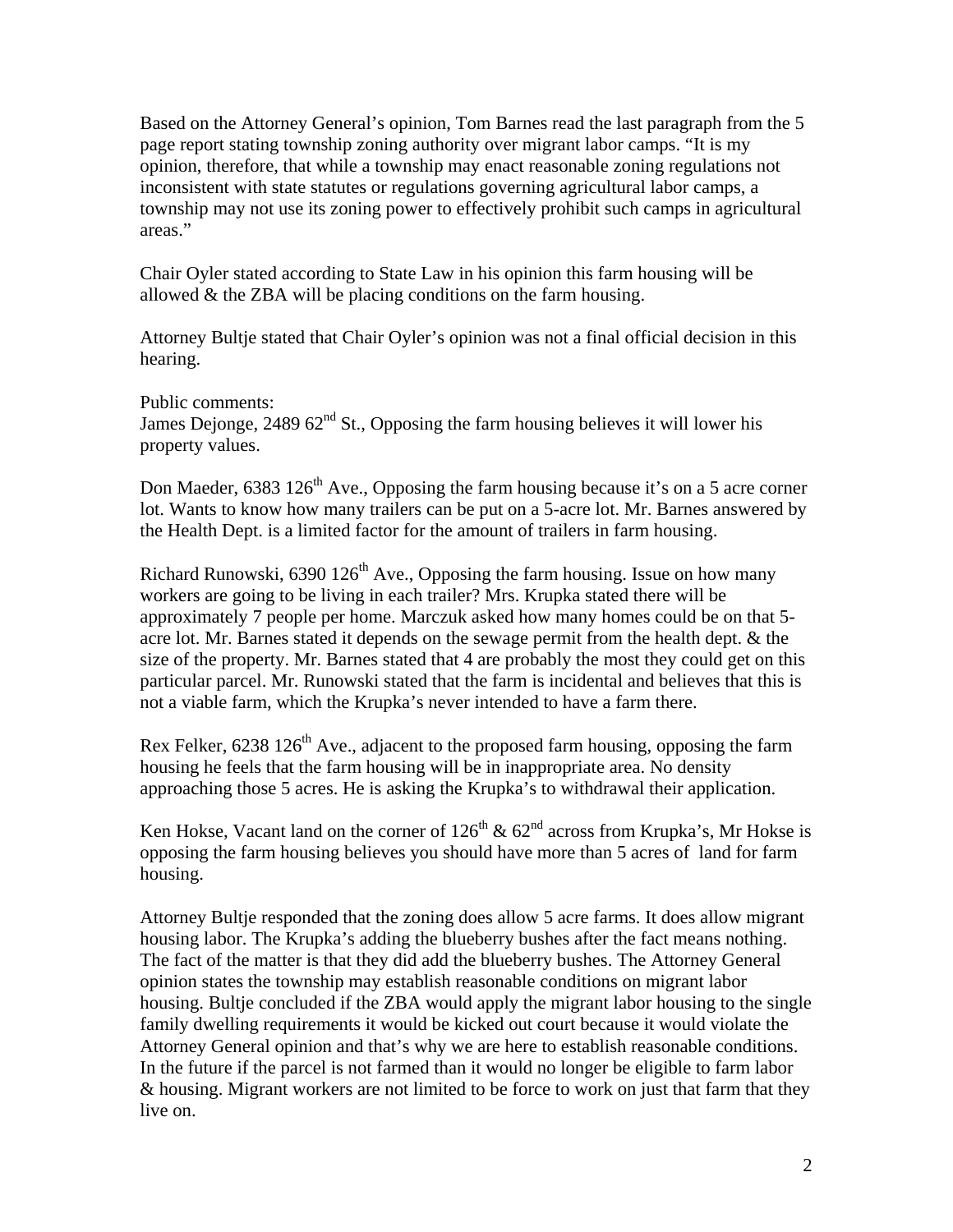Z.A Ellingsen stated any tract of land regardless of size or area devoted to general agriculture activities including or related to dwelling or building accessory use is considered a farm.

Daniel Molenkamp,  $6195\ 126<sup>th</sup>$  Ave., Opposing the 4 units for housing farm workers. Juliet Michele,  $257862<sup>nd</sup>$  St., Property adjacent to the Krupka's, Opposing the farm housing labor. She has concerns with the environmental issues. Feels her property value will go down.

David Michele,  $257862<sup>nd</sup>$  St., Concerned that his well is to close to the property that the bushes are being sprayed with chemicals. Feels Krupka's need to go by guidelines & regulations when it comes to spraying his bushes.

Char Felker, 6238 126<sup>th</sup> Ave. Opposing the farm housing. Her concern is the sewer  $\&$ water and the erosion. Feels that where the trees were taken down by Consumers that should be replaced with something to help stop the erosion.

There were six letters submitted before the meeting opposing the farm housing from Joseph Mirto, Gerardo & Maria Michele, Steve Lindholm, Randy & Mary Ann Baumbach, Theresa & Richard Runowski, and Alan & Elizabeth Roerig.

Chair Oyler stated that the ZBA cannot delay the decision and needs to act know and that the Planning Commission can be addressed after this hearing. Under the Attorney Generals opinion the ZBA can attach conditions. Oyler stated that Bultje's legal opinion is that our ordinance permits migrant housing but does not have any conditions.

Attorney Bultje stated if the Planning Commission establishes new conditions the Krupka's migrant farm would be grandfathered in, as long as the site remains farmed. Bultje explained if the migrant farm labor housing brings your assessment down meaning that you cannot sell your house for what it's worth and you can provide proof to present it to the Board of Review.

Chair Oyler closed the hearing. The ZBA will make their decision and will determine if the migrant housing is allowable and attached the appropriate conditions.

Bultje stated the ZBA will have another public meeting for their decision. It will only be posted outside.

Motion to table the variance requested. Marczuk motion to table the variance, VanOss seconded.

Second hearing was a request from Mike Schaap Builders, 12969 Greenly, Holland, MI 49424 acting as agent for Ken Denison,  $3530\,66^{th}$  St., Saugatuck, MI 49453(Pt. of Parcel #0320-004-002-00) to allow for an expansion of a non-conforming use as stated in Section 40-1012 (b). The applicant wishes to replace an existing 3200 sq.ft. house with a 3800 sq.ft. single family residence and an existing 1300 sq.ft. garage with a 1500 sq.ft.